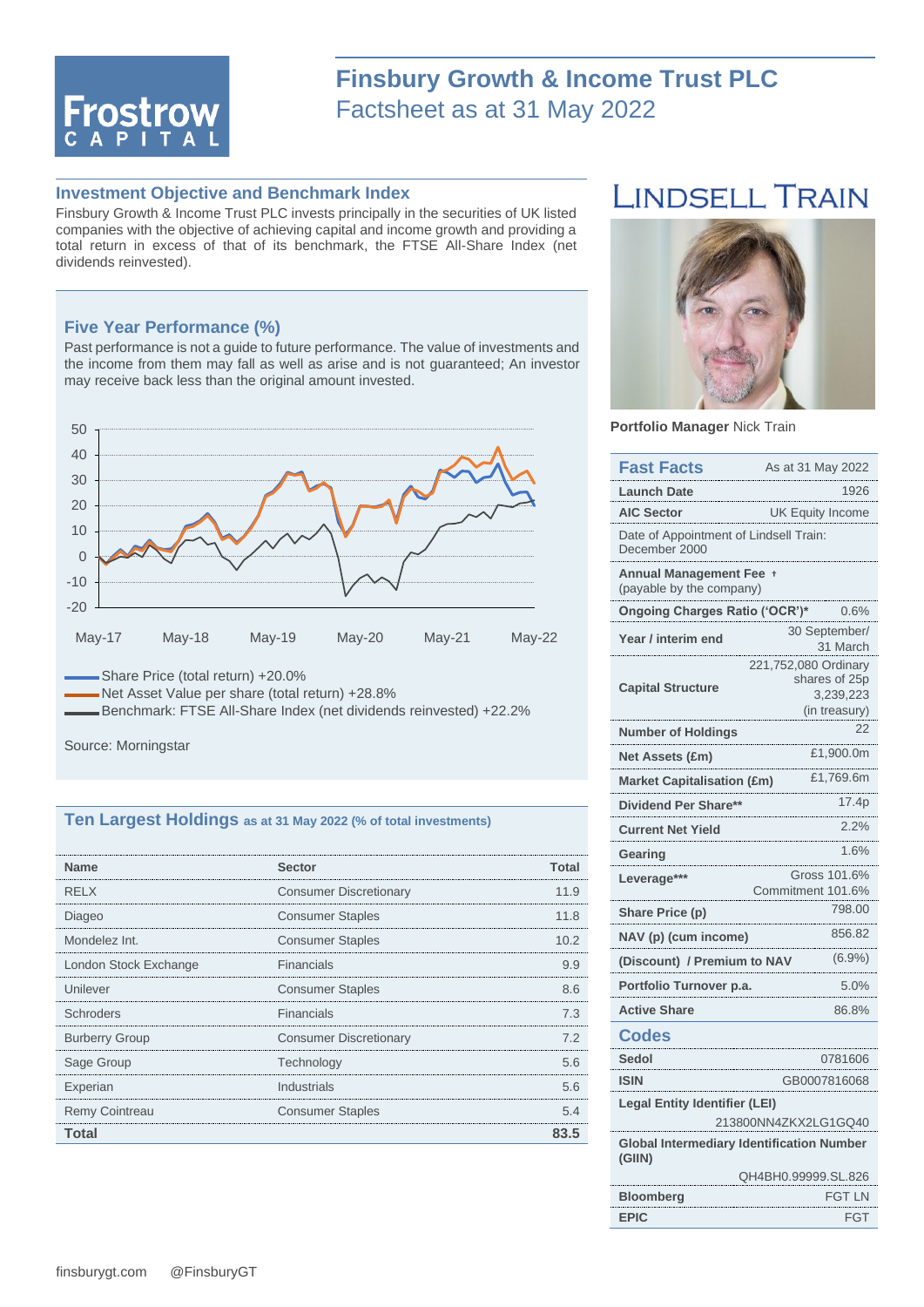# **Frostrow**

# **Finsbury Growth & Income Trust PLC** Factsheet as at 31 May 2022

# **Sector Breakdown as at 31 May 2022 (%)**

| <b>Consumer Staples</b>       | 16   |
|-------------------------------|------|
| Financials                    | 23 N |
| <b>Consumer Discretionary</b> | 21.3 |
| Technology                    | 56   |
| Industrials                   | 55   |
| Total                         |      |

### **Discrete Performance – Calendar Years (%)**

| Percentage<br><b>Month Return</b> | Growth 12 Since Manager<br>Appointment* | 2017 | 2018   | 2019 | 2020   | 2021 | YTD     |
|-----------------------------------|-----------------------------------------|------|--------|------|--------|------|---------|
| <b>NAV</b>                        | 567.9                                   | 21.7 | $-0.8$ | 23.1 | $-2.0$ | 13.0 | $-10.0$ |
| <b>Share Price</b>                | 622 N                                   | 21.5 | $-0.9$ | 21.8 | $-(1)$ | 69   | $-12.1$ |
| dex                               | 1957                                    | 13.1 | $-9.5$ | 192  | $-9.8$ | 18.3 | 1.5     |
|                                   |                                         |      |        |      |        |      |         |

\*Cumulative since Manager appointment in December 2000

## **Standardised Discrete Performance (%)**

| <b>Percentage Growth 12</b><br><b>Month Return</b> | <b>May 17-</b><br><b>May 18</b> | <b>May 18-</b><br><b>May 19</b> | May 19-<br><b>May 20</b> | <b>May 20-</b><br><b>May 21</b> | <b>May 21-</b><br><b>May 22</b> |
|----------------------------------------------------|---------------------------------|---------------------------------|--------------------------|---------------------------------|---------------------------------|
| <b>NAV</b>                                         | 11.2                            | 12 4                            | -42                      | 20                              |                                 |
| <b>Share Price</b>                                 | 12 ()                           | 121                             | $-4.5$                   | () 9                            | -9.8                            |
| ndex                                               | հ 5                             |                                 | $-112$                   | ソス 1                            |                                 |

Source: Morningstar.

\* Index source: FTSE International Limited ("FTSE") © FTSE 2022

Past performance is not a guide to future performance. The value of investments and the income from them may fall as well as rise and is not guaranteed; an investor may receive back less than the original amount invested.

## **Return vs Volatility (5 Years Annualised) – Chart (%)**



*\*Calculated at the financial year end, includes management fees and all other operating expenses.*

*\*\*1st Interim payable 13 May 22 :(Year ended Sep 22) 8.3p 2nd Interim paid 12 Nov 21 :(Year ended Sep 21) 9.1p* 

*\*\*\*The Board has set the leverage limit for both the Gross and the Commitment basis at 125% of the Company's Net Asset Value.*

†*Lindsell Train – 0.45% pa of the Company's adjusted market capitalisation up to a value of £1 billion, such fee reducing to 0.405% pa of the Company's adjusted market capitalisation in excess of £1 billion up to a value of £2 billion, such fee reducing to 0.36% pa of the Company's adjusted market capitalisation in excess of £2 billion.*

*Frostrow – 0.15% pa of the Company's adjusted market capitalisation up to a value of £1 billion, such fee reducing to 0.135% pa of the Company's adjusted market capitalisation in excess of £1 billion up to a value of £2 billion, such fee reducing to 0.12% pa of the Company's adjusted market capitalisation in excess of £2 billion.*

*Active Share is expressed as a percentage and shows the extent to which a fund's holdings and their weightings differ from those of the fund's benchmark index. A fund that closely tracks its index might have a low Active Share of less than 20% and be considered passive, while a fund with an Active Share of 60% or higher is generally considered to be actively managed.*

### **Investment Policy**

The Company has a concentrated portfolio of up to 30 stocks with a low turnover, and aims to provide shareholders with a total return in excess of that of the FTSE All-Share Index. The Portfolio Manager uses a bottom-up stock picking approach and looks to invest in a universe of excellent listed companies that appear mostly undervalued. Up to 20% of the portfolio, at the time of acquisition, can be invested in quoted companies outside the UK. The Company's policy is to invest no more than 15% of its gross assets in other listed investment companies (including listed investment trusts).

# **Share Buy-back and Issuance Mechanism**

The Directors have adopted a share buyback policy to establish and support an improved rating in the Company's shares through the use of share buybacks, with a view to limiting the discount to NAV per share at which the shares trade to no more than 5%. Shares bought back may be held in treasury for reissue at later date and it is the intention of the Board that any re-sale of treasury shares would only take place at a premium to the NAV per share. In order to stop the share price trading at a significant premium to the NAV per share, the Company has the ability to issue new shares at a 0.7% premium to the NAV per share.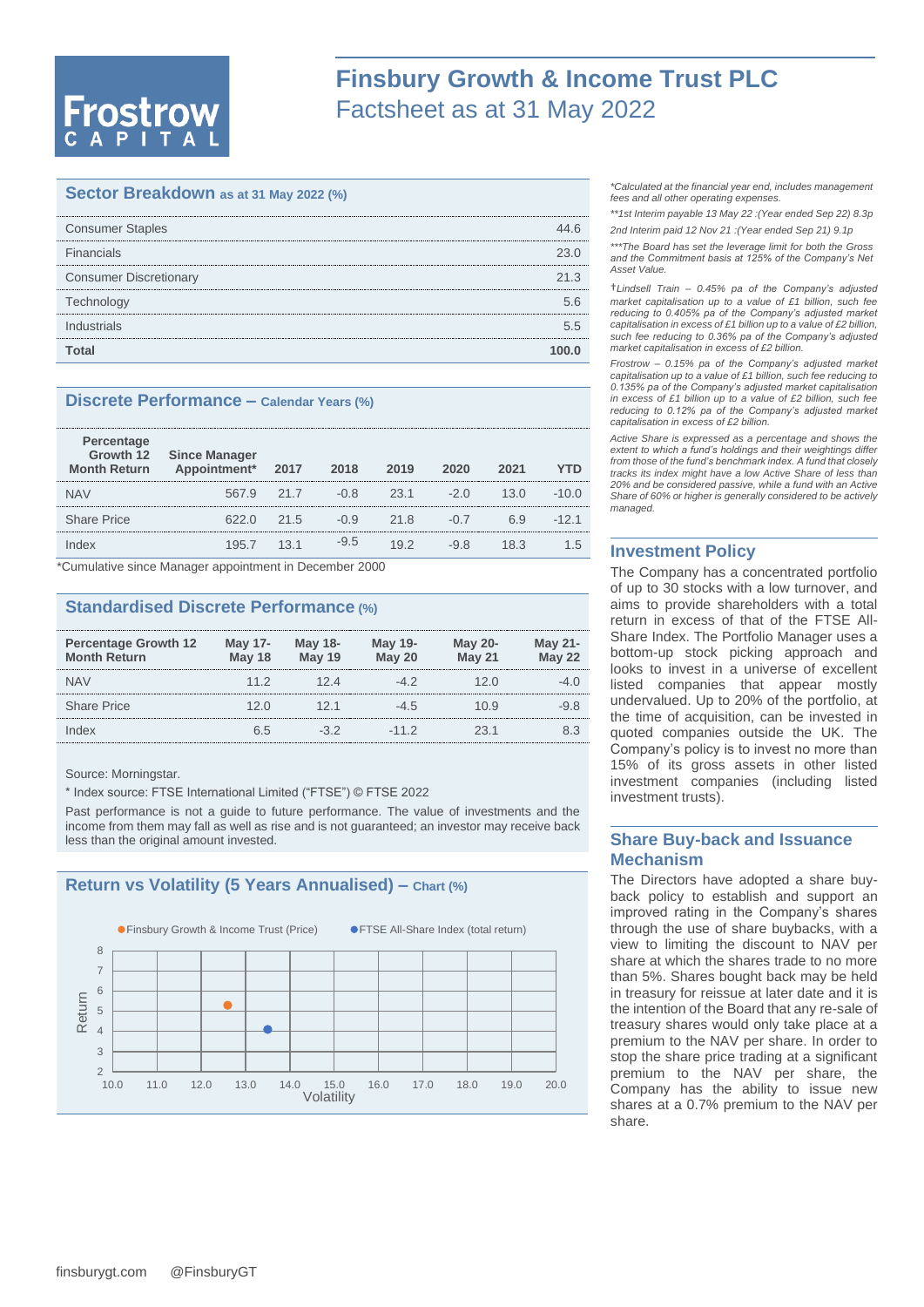

# **Finsbury Growth & Income Trust PLC** Factsheet as at 31 May 2022

#### **Commentary**

In May, the NAV was down 3.7% on a total return basis and the share price was down 4.3%, on a total return basis, while the index was up 0.7%.

There were some annoying price falls from some of our favourite companies in May, companies where we have strong conviction about their merit as long-term investments. Sometimes there was a trigger for the declines, in other cases none.

For instance, three of our biggest positions – Diageo, LSEG and RELX – were down between 6% and 8% in the month; for no discernible reason so far as we can judge. Of course, I acknowledge, the backdrop for all equity markets is unpropitious today. But I might hope that predictable, cash-generative businesses, like this trio, would've been havens in uncertain times.

The biggest portfolio faller in percentage terms was Fever-Tree, down c15% in May. The company's AGM statement reaffirmed growth and profitability targets for its current financial year and the multi-year opportunity Fever-Tree has to build on its existing position as the world #1 premium mixer brand seems as clear and exciting as ever. This not enough, though, to prevent the shares trading toward their lows of the last three years and now 60% below their peak of 2018. We buy more into this weakness.

Sage had a double-digit share price fall in May, notwithstanding interim results demonstrating that its strategy of increasing recurring, "cloud" software revenues is progressing. Sage has bought back £600m of its own shares over the last 12 months, getting on for 10% of its current market capitalisation. The Finance Director commented to us that the case for the buyback was one of the easiest he had ever seen – given the undervaluation the board sees for its shares. Clearly, though, stock market investors disagree and presumably want more evidence that total group revenues will accelerate. Of course, we hope the FD is right and the shares were bought back at a marked discount to intrinsic value. If so, this would be a smart use of buyback powers – to retire stock because a board can take a longer-term view about fundamental value than market-timing investors.

Experian dropped nearly 5% after its full year results. These were robust and accompanied by a 10% dividend increase. We take the view that dividend announcements signal (or ought to signal) a board's considered view about the longterm growth rate of free cash flow the company is likely to generate. There are not many companies quoted on the London stock market where one might realistically hope for sustained annual 10% growth in free cash flow. But Experian is one of the few we know where such an outlook is not outlandish. We have been adding steadily to the Experian holding through 2021/22 and it is now a meaningful portfolio position. Let's hope our buying has been conducted at prices that will look like bargains in 5 years' time.

Before I go and kick the cat – someone has to pay for these frustrations  $-1$  will cheer myself by noting a couple of holdings in the portfolio that had a better month. Burberry was up over 7% on its final results, despite highlighting difficult conditions for its current sales in China. Investors, including us, were encouraged by a 11% dividend increase and a new share buyback (immediately on completion of a smaller one). Here is another board that believes its shares are undervalued and that little investor recognition has been afforded its work in elevating the luxury status of the Burberry brand. One always hopes that new CEOs are going to be lucky (there are few CEOs, in our experience, who are not hard-working and talented, but everyone needs a bit of luck). And we hope Burberry's new CEO will turn out to be lucky, or at least luckier than his predecessor.

Finally, right at the end of the month, Unilever announced the appointment of the activist investor, Nelson Peltz, to its board, as a non-executive director, after his purchase of 1.5% of Unilever's shares (not a big-ticket price to get a seat at the table). The shares rallied, perhaps as UK investors recall how his presence on Cadbury's share register led to a break-up and eventual sale of that company.

#### **Important Information**

Finsbury Growth & Income Trust PLC (the Company) is a public limited company whose shares are premium listed on the LSE and is registered with HMRC as an investment trust.

The Company has an indeterminate life.

This financial promotion is issued by Frostrow Capital LLP which is authorised and regulated by the Financial Conduct Authority ("FCA").

\* Index source: FTSE International Limited ("FTSE") © FTSE 2022

Past performance is not a guide to future performance. The value of investments and the income from them may fall as well as rise and is not guaranteed; an investor may receive back less than the original amount invested.

#### **How to Contact Us**

**Frostrow Capital LLP** 25 Southampton Buildings London, WC2A 1AL

Tel.: 0203 008 4910 Fax: 0203 043 8889

Website: [www.frostrow.com](http://www.frostrow.com/) Email: [info@frostrow.com](mailto:info@frostrow.com)